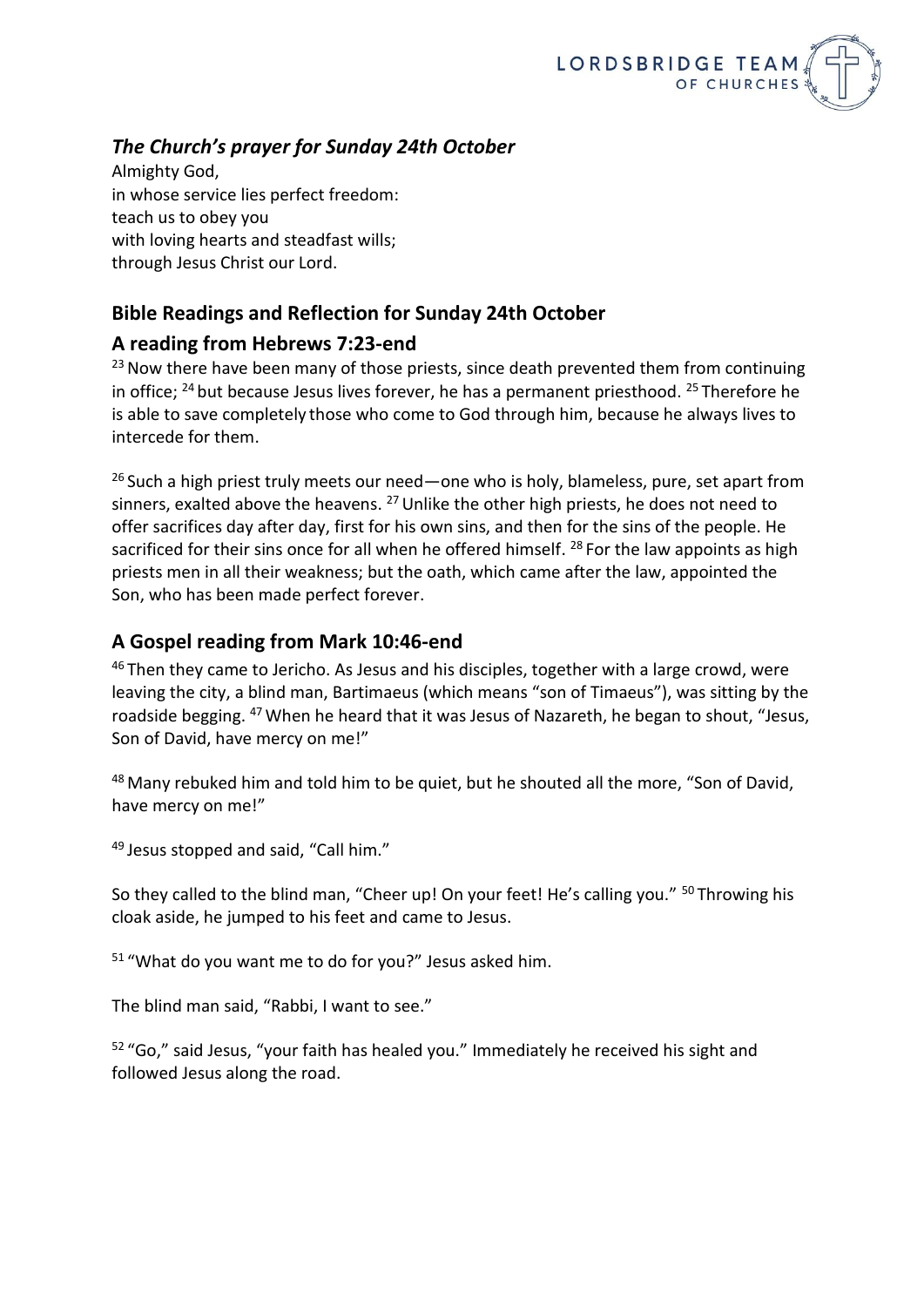

# **A reflection from Revd Claire Robertson, Lead Minister for Barton, Coton, Harlton and Haslingfield**

In the 1980s when Bernard D'Ascoli, a boy who had been blind since he was three, reached the finals of Leeds international piano competition the news hit the headlines and many television interviews followed. When interviewers asked him about the difficulties of being a blind pianist he said he considered it an advantage as he listened better. As concert pianists play from memory he explained he was able to learn all his scores in Braille.

Through courage, determination and inspiration he had gained equality, with his fully sighted peers. He was a pianist who happened to be blind – not a blind pianist.

One of the highlights of 2021 for me has been watching the amazing athletes in the Paralympics from Tokyo and hear their inspiring stories.

The Paralympic values are courage, determination inspiration and equality which reminded me of Bernard's story.

The athletes' stories are equally inspirational and gave us an insight into how important it is to encourage others to develop their talents and to find ways to be inclusive in our society and our church communities.

How do we do that?

The gospel story gives us a clue – where listening well to others features rather prominently.

We hear that Bartimaeus is at the roadside begging when Jesus with a large crowd around him prepares to leave the city. Bartimaeus summons up courage and shouts at the top of his voice to Jesus. He gives Jesus the title "Son of David" and asks for help. The Jewish people know that their Messiah, the longed for Saviour will be descended from King David so Bartimaeus is showing his faith in Jesus and with simplicity and expectancy asking for help.

He must have a pretty loud voice because he is heard above the noise of the moving crowd! People with disabilities, in first century Palestine, are tolerated as beggars but they are not supposed to draw attention to themselves in this way and people in the crowd are clearly embarrassed by him because they tell him to be quiet.

But Jesus is listening. He is just starting out on a journey, a journey that will save the world, but he finds time to stop and to ask the crowd to call Bartimaeus. Whenever we ask Jesus for help he listens to us too and call us to him. Sometimes, as in this story, he may call us and send a messenger with the call.

Jesus' action changes the attitude of the crowd towards Bartimaeus. Instead of being embarrassed and disapproving the people are now interested and encouraging . This reminds me that even one voice spoken in solidarity with those who ask for help can influence others.